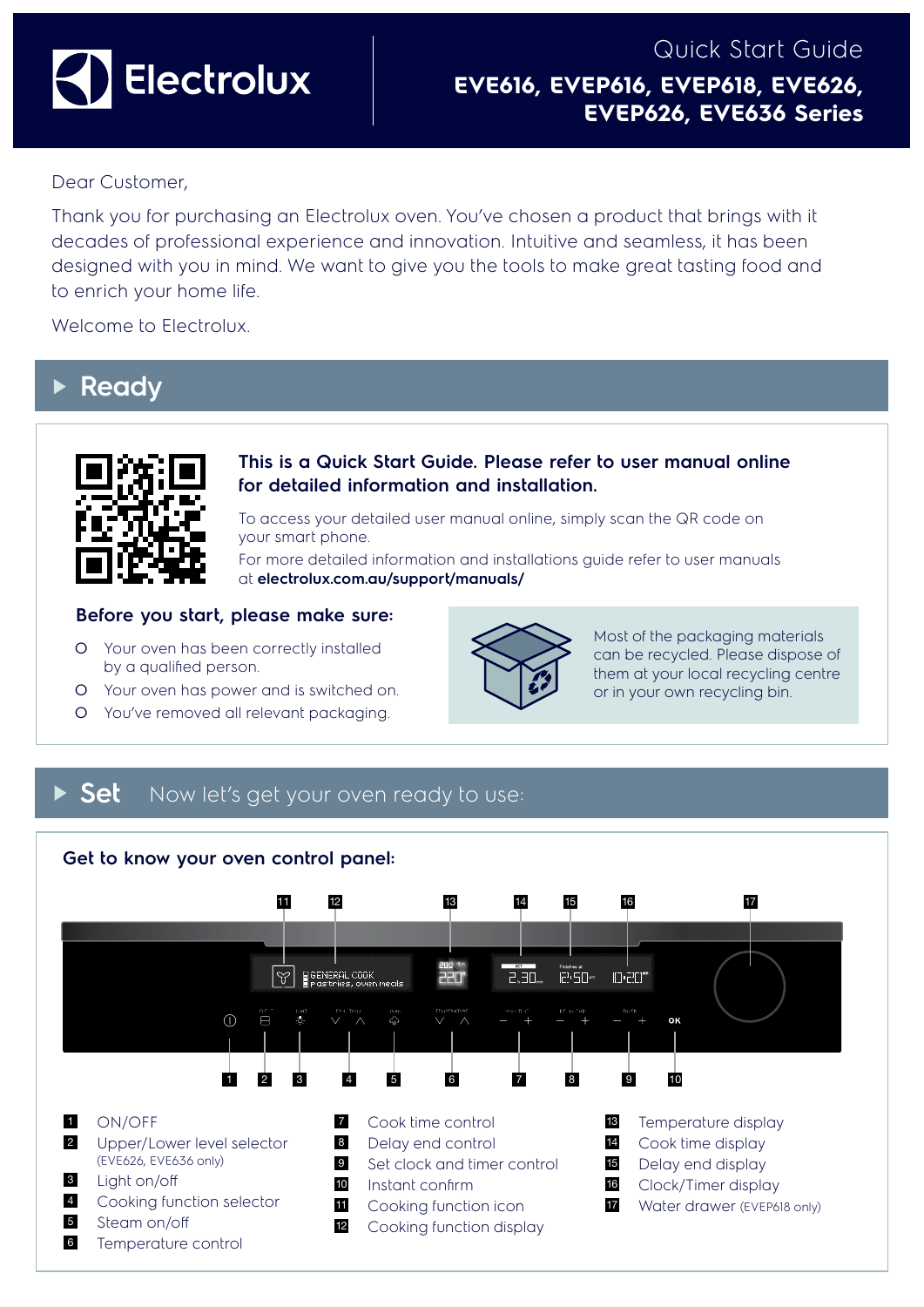# **Set!**

## **Installing the oven accessories**

**1. Install telescopic slides to the side racks. Refer to installation guide supplied with oven slides.**

#### **2. Insert side racks**

- 1. Insert the rear peg into the rear access hole, ensuring peg is fully inserted.
- 2. Then insert the front peg into the front access hole and push in firmly.



#### **3. To fit a shelf:**

- 1. Locate the detents on the side wires of the shelf, these should be towards the oven back wall. See image below.
- 2 Align the shelf to the same rail positions on both sides and slide the shelf in between the guide rails.
- 3. When fully inserted the shelf should not interfere with the closed oven door.



#### **4. Fit shelf/tray (where supplied) to telescopic slides**

1. Push the shelf or tray along the top of the slide until it hits the back post.



2. Drop the front of the shelf or tray onto the slide ensuring it sits behind the front post of the slide.



3. When fully inserted the shelf/tray should not interfere with the closed oven door.

### **Set the time**

You must set the time before you can operate your oven.

- 1. After the appliance has been electrically connected, 'set clock' will be displayed and the hour digits will flash.
- 2. Use the timer + and and OK to set the hours, followed by the minutes. Press OK again.
- 3. You can turn the oven off, or it will do so automatically after 8 seconds.



### **Condition the oven** (to burn off any residue)

New appliances can have oil or residue left from manufacturing. You will need to heat your oven for 30 minutes before using it for the first time.

- 1. Switch on the oven by touching the  $\Phi$  ON/OFF symbol.
- 2. Press the FUNCTION  $\vee$  or  $\wedge$  symbols until 'FAN COOKING' appears.
- 3. Using the temperature V or  $\Lambda$  symbols, set the oven to 180°C and heat for approximately 30 minutes. Make sure your room is well ventilated during this time.

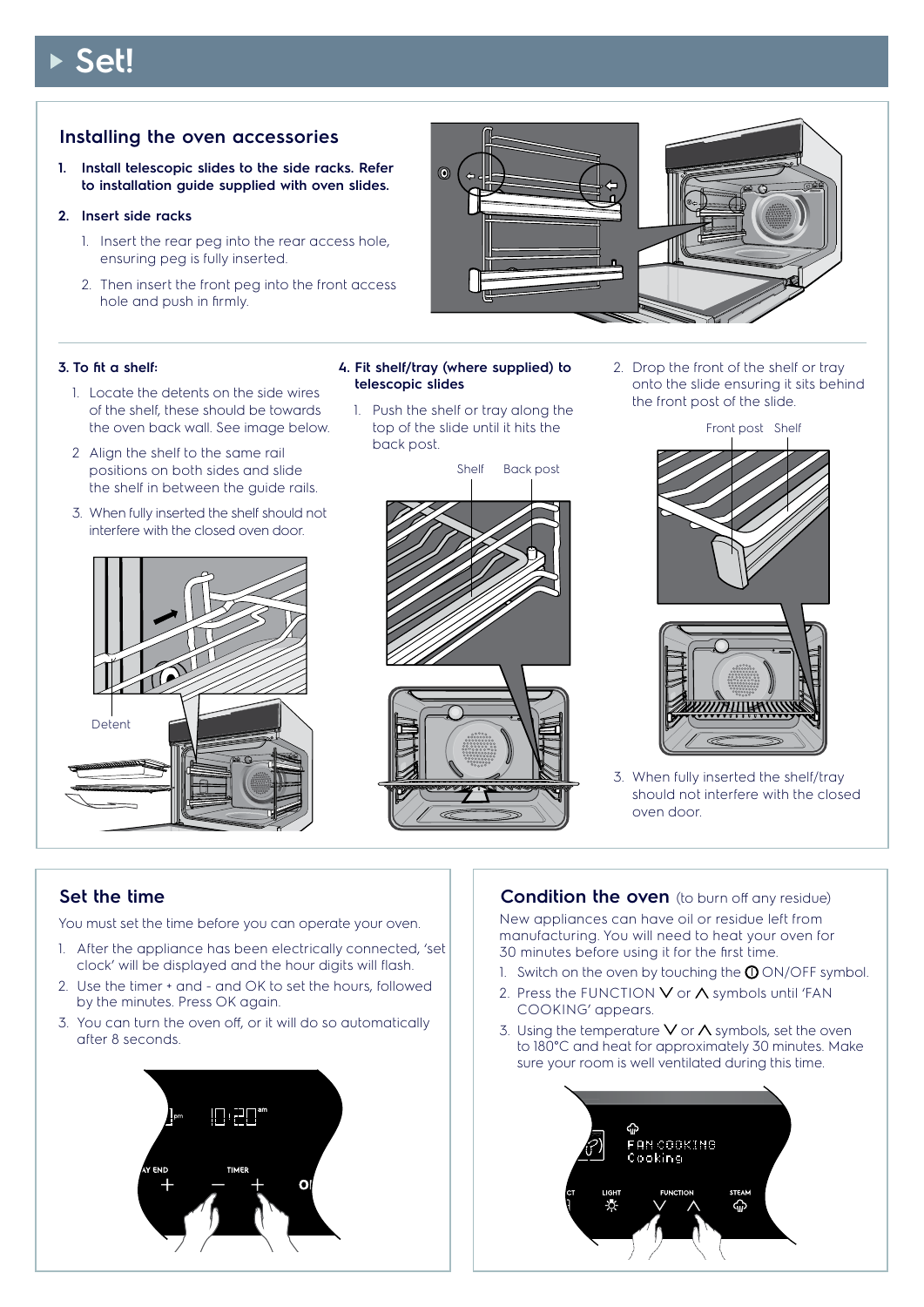#### **Remember to pre-heat each time**

For best cooking results pre-heat the oven. Pre-heating allows the oven to reach the required temperature quickly and efficiently as well as cook food at the correct temperature for the entire cook time. Recommended pre-heat time is 30 mins for baking and 3 minutes for grilling.

| Choose the right program for the best result (Functions listed may not apply to all models) |  |                                                                                                                                                                                                                                                                                                                 |
|---------------------------------------------------------------------------------------------|--|-----------------------------------------------------------------------------------------------------------------------------------------------------------------------------------------------------------------------------------------------------------------------------------------------------------------|
| <b>Rapid Heat</b>                                                                           |  | Cooking frozen pre-cooked foods such as savoury pastries, pizzas, frozen<br>dinners, meat pies and fruit pies                                                                                                                                                                                                   |
| <b>Fan Bake</b>                                                                             |  | Cooking on multiple shelves at once, reheating foods and complete meals.<br>$\sqrt{2}$ NOTE: The food probe can be used on this program                                                                                                                                                                         |
| <b>Bake + Steam</b>                                                                         |  | Adding steam to your baking program can lift your baking skills to a whole new<br>level. The Bake +Steam function uses a touch of steam to create a richer and<br>glossier colour, a crispier crust and soft delicious texture for your home-baked<br>goods. A NOTE: The food probe can be used on this program |
| <b>Full Taste Steam</b><br>(EVEP618 only)                                                   |  | Our advanced steam functions ensure you cook with just the right balance of<br>steam and heat. The added moisture conducts heat faster so you will discover<br>colours are richer, skins are crispier and textures are more tender and juicy.<br><i>ANOTE: The food probe can be used on this program</i>       |
| <b>Bake/Pizza</b>                                                                           |  | Baking a single tray of biscuits, scones, muffins, cakes, slices, casseroles,<br>baked puddings, roasts and delicate egg dishes.<br><i>ANOTE: The food probe can be used on this program</i>                                                                                                                    |
| <b>Fan Grill</b>                                                                            |  | Large cuts of meat, which gives you a result that is similar to 'rotisserie' cooked<br>meat. When using 'Fan Grill' it is not necessary to turn food over during the<br>cooking cycle. Set temperature to 180°C. Fan grill with the oven door closed.                                                           |
| <b>Grill Boost</b>                                                                          |  | Tender cuts of meat, steak, chops, sausages, fish, cheese toasties and other<br>quick cooking foods. For best results preheat your grill for 3 minutes to help seal<br>in the natural juices for a better flavour. <b>Grill with the oven door closed.</b>                                                      |
| <b>Smart</b><br><b>Food Probe</b>                                                           |  | Never overcook a roast again. Just set the oven to your desired temperature<br>and let the Smart Food Probe do the work. It conveniently measures the core<br>temperature of food and switches off the oven when its ready.                                                                                     |
|                                                                                             |  |                                                                                                                                                                                                                                                                                                                 |

Refer to your full user manual for other oven functions.

#### **Set your temperature**

- 1. To set the temperature, press the temperature  $\Lambda$  and  $\vee$  symbols until you reach your desired temperature setting.
- 2. Touch OK. If no further changes are made within 8 seconds, the oven begins heating up.
- 3. The current oven temperature will appear above the set temperature and change as the oven heats up.